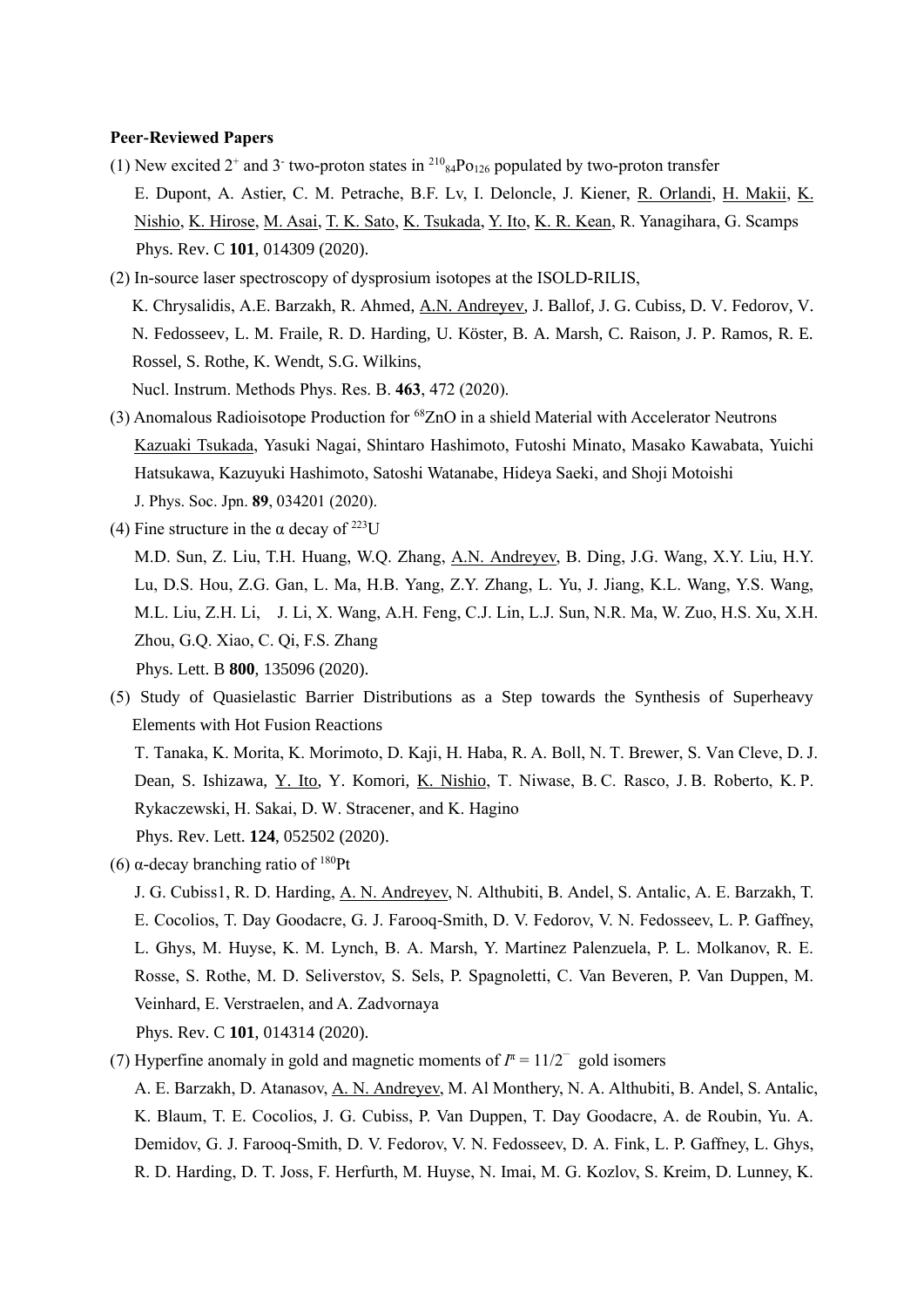M. Lynch, V. Manea, B. A. Marsh, Y. Martinez Palenzuela, P. L. Molkanov, D. Neidherr, R. D. Page, M. Rosenbusch, R. E. Rosse, S. Rothe, L. Schweikhard, M. D. Seliverstov, S. Sels, C. Van Beveren, E. Verstraelen, A. Welker, F. Wienholtz, R. N. Wolf, and K. Zuber Phys. Rev. C **101**, 034308 (2020).

(8) Shape coexistence in  $187$ Au studied by laser spectroscopy

A. E. Barzakh, D. Atanasov, A. N. Andreyev, M. Al Monthery, N. A. Althubiti, B. Andel, S. Antalic, K. Blaum, T. E. Cocolios, J. G. Cubiss, P. Van Duppen, T. Day Goodacre, A. de Roubin, G. J. Farooq-Smith, D. V. Fedorov, V. N. Fedosseev, D. A. Fink, L. P. Gaffney, L. Ghys, R. D. Harding, M. Huyse, N. Imai, S. Kreim, D. Lunney, K. M. Lynch, V. Manea, B. A. Marsh, Y. Martinez Palenzuela, P. L. Molkanov, D. Neidherr, M. Rosenbusch, R. E. Rossel, S. Rothe, L. Schweikhard, M. D. Seliverstov, S. Sels, C. Van Beveren, E. Verstraelen, A. Welker, F. Wienholtz, R. N. Wolf, and K. Zuber

Phys. Rev. C **101**, 064321 (2020).

(9) Population of a low-spin positive-parity band from high-spin intruder states in  $177\text{Au}$ : The two-state mixing effect

M. Venhart, M. Balogh, A. Herzáň, J.L. Wood, F.A. Ali, D.T. Joss, A.N. Andreyev, K. Auranen, R.J. Carroll, M.C. Drummond, J.L. Easton, P.T. Greenlees, T. Grahn, A. Gredley, J. Henderson, U. Jakobsson, R. Julin, S. Juutinen, J. Konki, E.A. Lawrie, M. Leino, V. Matoušek, C.G. McPeake, D. O'Donnell, R.D. Page, J. Pakarinen, P. Papadakis, J. Partanen, P. Peura, P. Rahkila, P. Ruotsalainen, M. Sandzelius, J. Sarén, B. Saygı, M. Sedlák, C. Scholey, J. Sorri, S. Stolze, A. Thornthwaite, R. Urban, J. Uusitalo, M. Veselský, F.P. Wearing

Phys. Lett. B **806**, 135488 (2020).

- (10) Sequential Nature of (p, 3p) Two-Proton Knockout from Neutron-Rich Nuclei
	- A.Frotscher, M.Gomez-Ramos, A.Obertelli, P.Doornenbal, G.Authelet, H.Baba, D.Calvet, F.Chateau, S.Chen, A.Corsi, A.Delbart, J.-M.Gheller, A.Giganon, A.Gillibert, T.Isobe, V.Lapoux, M.Matsushita, S.Momiyama, T.Motobayashi, M.Niikura, H.Otsu, N.Paul, C.Peron, A.Peyaud, E.C.Pollacco, J.-Y.Rousse, H.Sakurai, C.Santamaria, M.Sasano, Y.Shiga, N.Shimizu, D.Steppenbeck, S.Takeuchi, R.Taniuchi, T.Uesaka, H.Wang, K.Yoneda, T.Ando, T.Arici, A.Blazhev, F.Browne, A.M.Bruce, R.Carroll, L.X.Chung, M.L.Cortes, M.Dewald, B.Ding, Zs.Dombradi, F.Flavigny, S.Franchoo, F.Giacoppo, M.Gorska, A.Gottardo, K.Hadynska-Klek, Z.Korkulu, S.Koyama, Y.Kubota, A.Jungclaus, J.Lee, M.Lettmann, B.D.Linh, J.Liu, Z.Liu, C.Lizarazo, C.Louchart, R.Lozeva, K.Matsui, T.Miyazaki, K.Moschner, S.Nagamine, N.Nakatsuka, C.Nita, S.Nishimura, C.R.Nobs, L.Olivier, S.Ota, Z.Patel, Zs.Podolyak, M.Rudigier, E.Sahin, T.Y.Saito, C.Shand, P.-A.Soderstrom, I.G.Stefan, T.Sumikama, D.Suzuki, R.Orlandi, V.Vaquero, Zs.Vajta, V.Werner, K.Wimmer, J.Wu, Z.Xu

Phys. Rev. Lett. **125**, 012501 (2020).

<sup>(11)</sup> β-delayed fission of isomers in  $188Bi$ 

B. Andel, A. N. Andreyev, S. Antalic, M. Al Monthery, A. Barzakh, M. L. Bissell, K. Chrysalidis, T.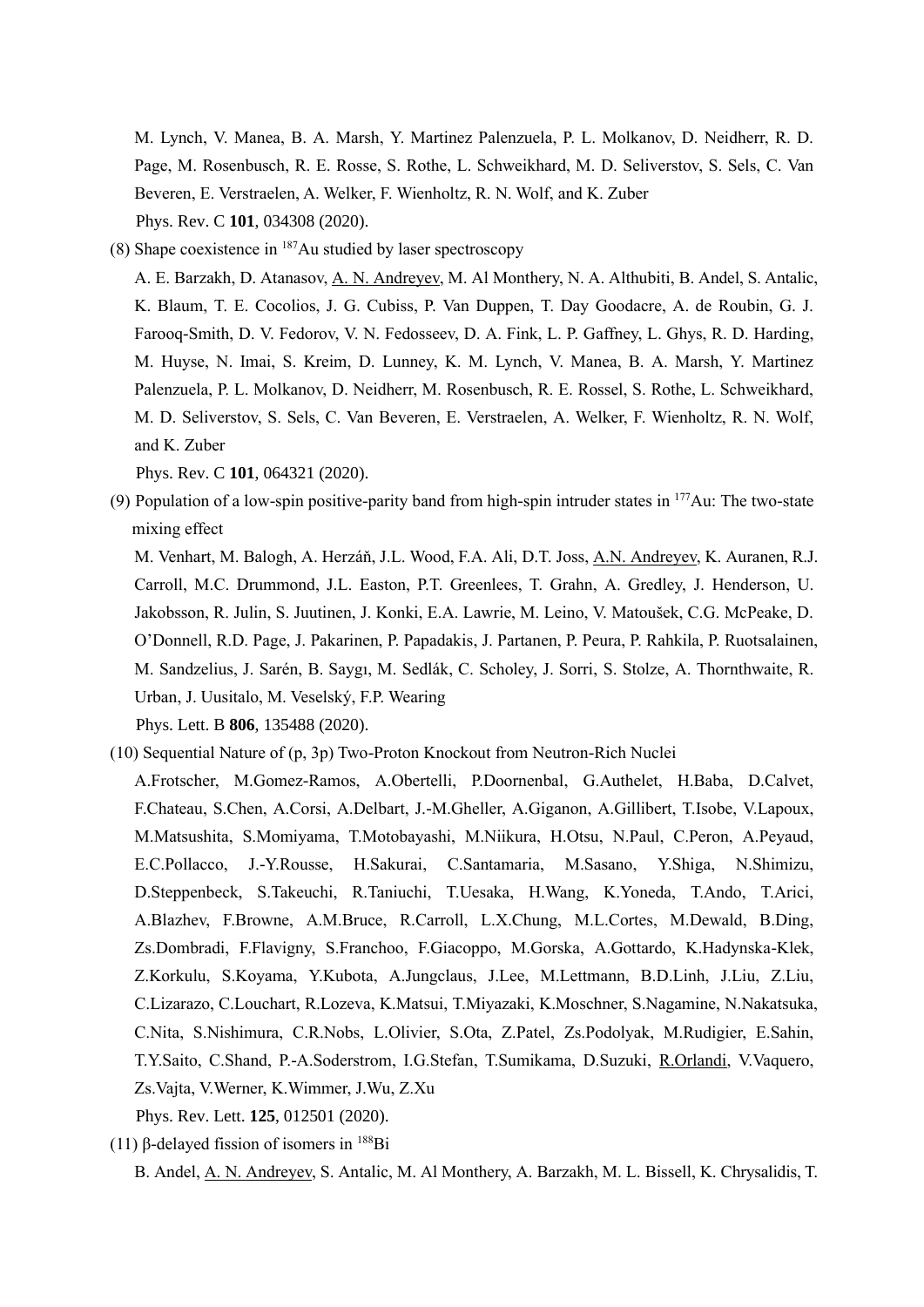E. Cocolios, J. G. Cubiss, T. Day Goodacre, N. Dubray, G. J. Farooq-Smith, D. V. Fedorov, V. N. Fedosseev, L. P. Gaffney, R. F. Garcia Ruiz, S. Goriely, C. Granados, R. D. Harding, R. Heinke, S. Hilaire, M. Huyse, J.-F. Lemaître, K. M. Lynch, B. A. Marsh, P. Molkanov, P. Mosat, S. Péru, C. Raison, S. Rothe, C. Seiffert, M. D. Seliverstov, S. Sels, D. Studer, J. Sundberg, P. Van Duppen Phys. Rev. C **102**, 014319 (2020).

(12) Transition strengths in the neutron-rich  $^{73, 74, 75}$ Ni isotopes

A.Gottardo, G.de Angelis, P.Doornenbal, L.Coraggio, A.Gargano, N.Itaco, K.Kaneko, P.Van Isacker, T.Furumoto, G.Benzoni, J.Lee, H.Liu, M.Matsushita, D.Mengoni, V.Modamio-Hoybjor, S.Momiyama, T.Motobayashi, D.R.Napoli, M.Niikura, E.Sahin, Y.Shiga, H.Sakurai, R.Taniuchi, S.Takeuchi, H.Wang, J.J.Valiente-Dobon, R.Avigo, H.Baba, N.Blasi, F.L.Bello Garrote, F.Browne, F.C.L.Crespi, S.Ceruti, R.Daido, M.-C.Delattre, D.Fang, Zs.Dombradi, T.Isobe, I.Kuti, G.Lorusso, K.Matsui, B.Melon, T.Miyazaki, S.Nishimura, R.Orlandi, Z.Patel, S.Rice, L.Sinclair, P.A.Soderstrom, D.Sohler, T.Sumikama, J.Taprogge, Zs.Vajta, H.Watanabe, O.Wieland, J.Wu, Z.Y.Xu, M.Yalcinkaya, R.Yokoyama

Phys. Rev. C **102**, 014323 (2020).

(13) Detailed spectroscopy of doubly magic  $^{132}Sn$ 

J. Benito, L. M. Fraile, A. Korgul, M. Piersa, E. Adamska, A. N. Andreyev, R. Álvarez-Rodríguez, A. E. Barzakh, G. Benzoni, T. Berry, M. J. G. Borge, M. Carmona, K. Chrysalidis, C. Costache, J. G. Cubiss, T. Day Goodacre, H. De Witte, D. V. Fedorov, V. N. Fedosseev, G. Fernández-Martínez, A. Fijałkowska, M. Fila, H. Fynbo, D. Galaviz, P. Galve, M. García-Díez, P. T. Greenlees, R. Grzywacz, L. J. Harkness-Brennan, C. Henrich, M. Huyse, P. Ibáñez, A. Illana, Z. Janas, J. Jolie, D. S. Judson, V. Karayonchev, M. Kicińska-Habior, J. Konki, J. Kurcewicz, I. Lazarus, R. Lică, A. López-Montes, M. Lund, H. Mach, M. Madurga, I. Marroquín, B. Marsh, M. C. Martínez, C. Mazzocchi, N. Mărginean, R. Mărginean, K. Miernik, C. Mihai, R. E. Mihai, E. Nácher, A. Negret, B. Olaizola, R. D. Page, S. V. Paulauskas, S. Pascu, A. Perea, V. Pucknell, P. Rahkila, C. Raison, E. Rapisarda, J.-M. Régis, K. Rezynkina, F. Rotaru, S. Rothe, D. Sánchez-Parcerisa, V. Sánchez-Tembleque, K. Schomacker, G. S. Simpson, Ch. Sotty, L. Stan, M. Stănoiu, M. Stryjczyk, O. Tengblad, A. Turturica, J. M. Udías, P. Van Duppen, V. Vedia, A. Villa-Abaunza, S. Viñals, W. B. Walters, R. Wadsworth, and N. Warr

Phys. Rev. C **102**, 014328 (2020).

(14) Laser-assisted decay spectroscopy for the ground states of  $180,182$ Au

R. D. Harding, A. N. Andreyev, A. E. Barzakh, D. Atanasov, J. G. Cubiss, P. Van Duppen, M. Al Monthery, N. A. Althubiti, B. Andel, S. Antalic, K. Blaum, T. E. Cocolios, T. Day Goodacre, A. de Roubin, G. J. Farooq-Smith, D. V. Fedorov, V. N. Fedosseev, D. A. Fink, L. P. Gaffney, L. Ghys, D. T. Joss, F. Herfurth, M. Huyse, N. Imai, S. Kreim, D. Lunney, K. M. Lynch, V. Manea, B. A. Marsh, Y. Martinez Palenzuela, P. L. Molkanov, D. Neidherr, R. D. Page, A. Pastore, M. Rosenbusch, R. E. Rossel, S. Rothe, L. Schweikhard, M. D. Seliverstov, S. Sels, C. Van Beveren, E. Verstraelen, A. Welker, F. Wienholtz, R. N. Wolf, and K. Zuber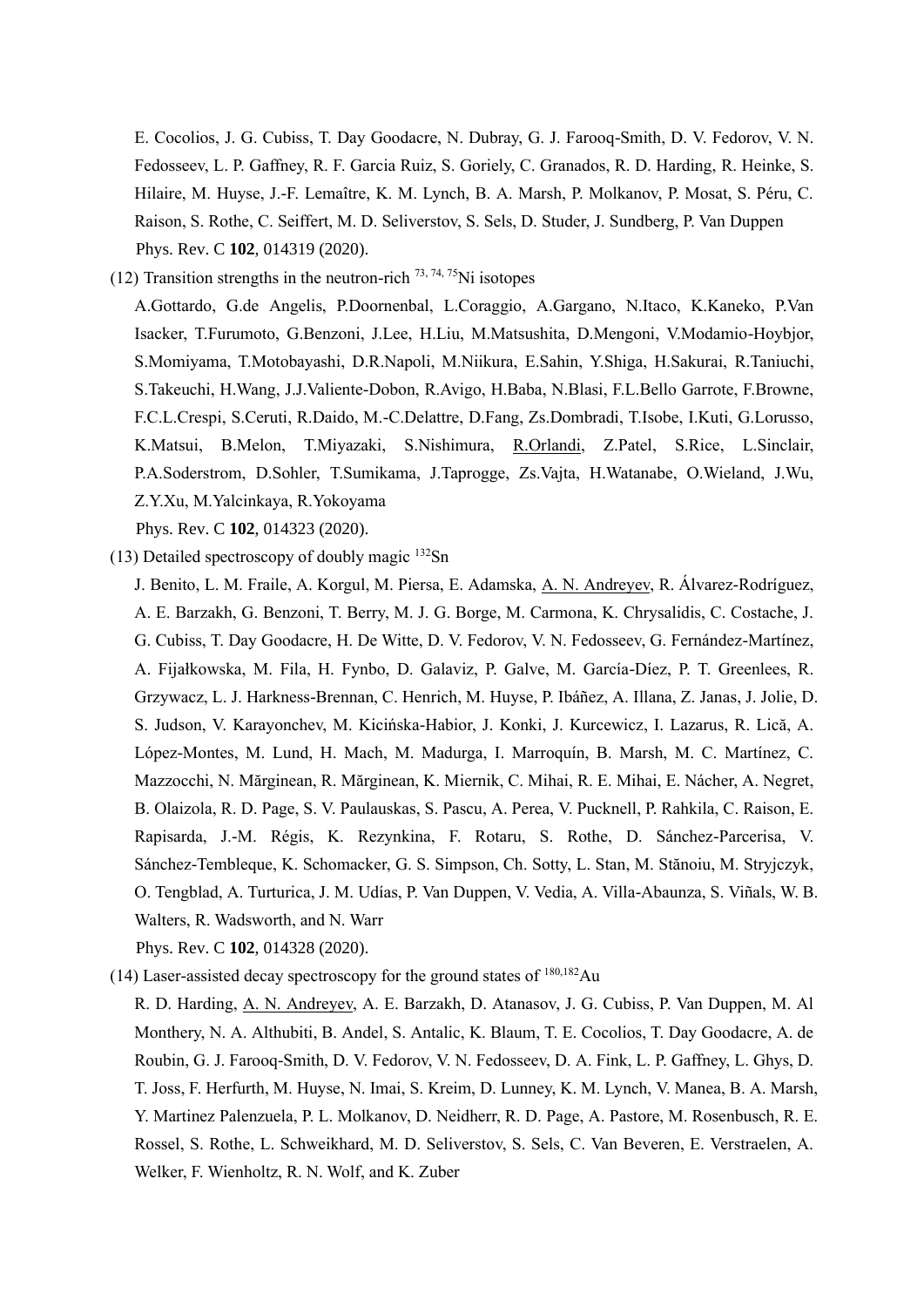Phys. Rev. C **102**, 024312 (2020).

- (15) Decay studies of the long-lived states in  $^{186}$ Tl
- M. Stryjczyk, B. Andel, A. N. Andreyev, J. Cubiss, J. Pakarinen, K. Rezynkina, P. Van Duppen, S. Antalic, T. Berry, M. J. G. Borge, C. Clisu, D. M. Cox, H. De Witte, L. M. Fraile, H. O. U. Fynbo, L. P. Gaffney, L. J. Harkness-Brennan, M. Huyse, A. Illana, D. S. Judson, J. Konki, J. Kurcewicz, I. Lazarus, R. Lica, M. Madurga, N. Marginean, R. Marginean, C. Mihai, P. Mosat, E. Nacher, A. Negret, J. Ojala, J. D. Ovejas, R. D. Page, P. Papadakis, S. Pascu, A. Perea, Zs. Podolyák, V. Pucknell, E. Rapisarda, F. Rotaru, C. Sotty, O. Tengblad, V. Vedia, S. Viñals, R. Wadsworth, N. Warr, and K. Wrzosek-Lipska Phys. Rev. C **102**, 024322 (2020).
- (16) Study of charged particle activation analysis (II): Determination of boron concentration in human blood samples

Y. Ikebe, M. Oshima, S. Bamba, M. Asai, K. Tsukada, T.K. Sato, A. Toyoshima, C. Bi, H. Seto, H. Amano, H. Kumada, and T. Morimoto

Appl. Radiat. Isot. **164**, 109106 (2020).

- (17) Production of <sup>266</sup>Bh in the <sup>248</sup>Cm<sup> $(23$ </sup>Na,5n<sup> $)$ 266</sup>Bh reaction and its decay properties H. Haba, F. Fan, D. Kaji, Y. Kasamatsu, H. Kikunaga, Y. Komori, N. Kondo, H. Kudo, K. Morimoto, K. Morita, M. Murakami, K. Nishio, J. P. Omtvedt, K. Ooe, Z. Qin, D. Sato, N. Sato, T. K. Sato, Y. Shigekawa, A. Shinohara, M. Takeyama, T. Tanaka, A. Toyoshima, K. Tsukada, Y. Wakabayashi, Y. Wang, S. Wulff, S. Yamaki, S. Yano, Y. Yasuda, and T. Yokokita Phys. Rev. C **102**, 024625 (2020).
- (18) True Coincidence Summing Correction for Cylindrical Volume Samples in γ-ray Spectrometry Takashi YAMADA, Masato Asai, Chushiro YONEZAWA, Kazutoshi KAKITA, and Shoji HIRAI RADIOISOTOPE **69**, 287 (2020). (in Japanese)
- (19) First online operation of TRIGA-TRAP
	- J. Grund, M. Asai, K. Blaum, M. Block, S. Chenmarev, Ch.E. Düllmann, K. Eberhardt, S. Lohse, Y. Nagame, Sz. Nagy, P. Naubereit, J.J.W. van de Laar, F. Schneider, T.K. Sato, N. Sato, D. Simonovski, K. Tsukada, K. Wendt

Nucl. Instrum. Methods Phys. Res. A **972**, 164013 (2020).

(20) Simultaneous Determination of Neutron-Induced Fission and Radiative Capture Cross Sections from Decay Probabilities Obtained with a Surrogate Reaction

R. Pérez Sánchez, B. Jurado, V. Méot, O. Roig, M. Dupuis, O. Bouland, D. Denis-Petit, P. Marini, L. Mathieu, I. Tsekhanovich, M. Aïche, L. Audouin, C. Cannes, S. Czajkowski, S. Delpech, A. Görgen, M. Guttormsen, A. Henriques, G. Kessedjian, K. Nishio, D. Ramos, S. Siem, and F. Zeiser

Phys. Rev. Lett. **125**, 122502 (2020).

(21) β-decay of  $75$ Ni and the systematics of the low-lying level structure of neutron-rich odd-A Cu isotopes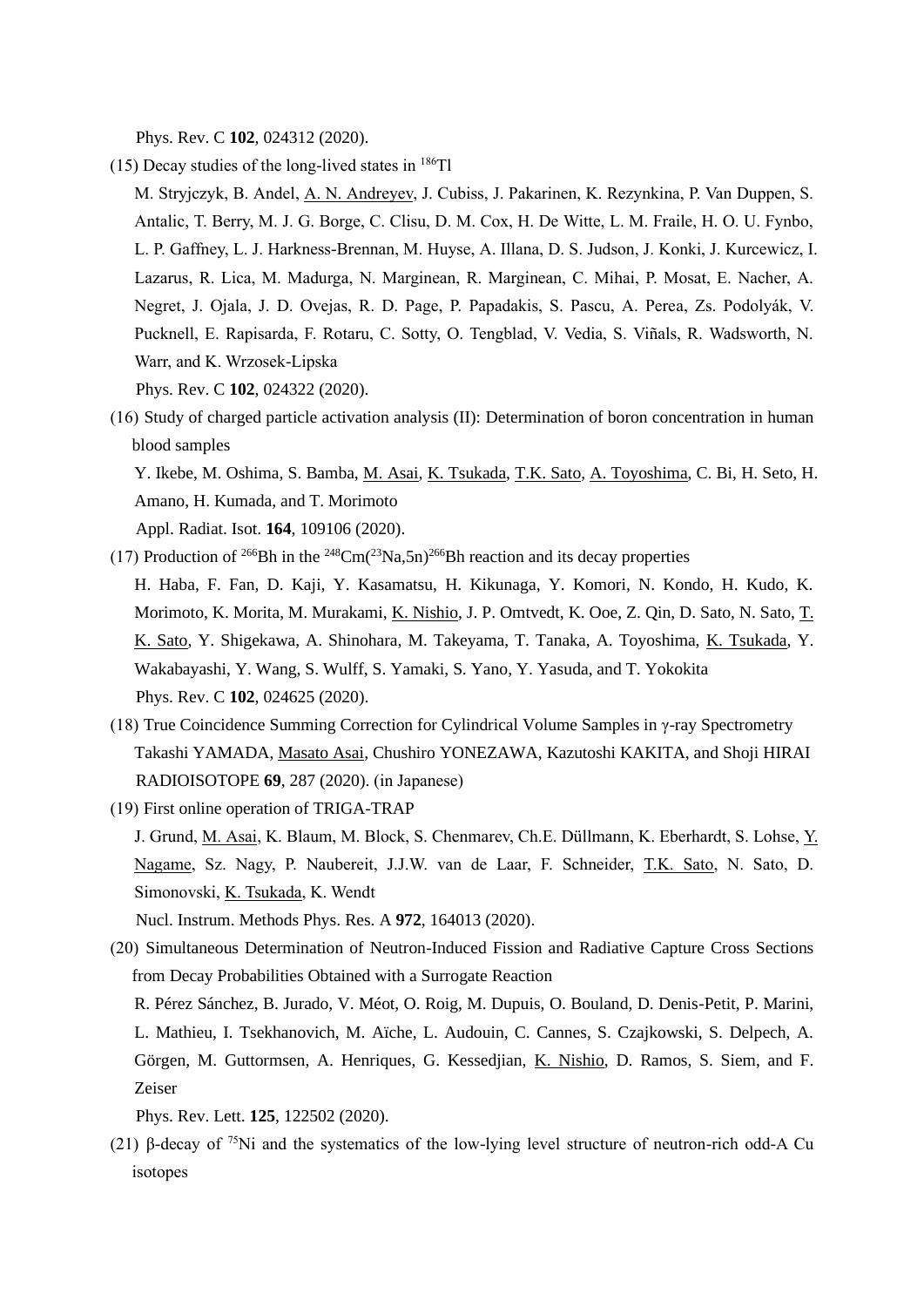F.L.Bello Garrote, E.Sahin, Y.Tsunoda, T.Otsuka, A.Gorgen, M.Niikura, S.Nishimura, G.de Angelis, G.Benzoni, A.I.Morales, V.Modamio, Z.Y.Xu, H.Baba, F.Browne, A.M.Bruce, S.Ceruti, F.C.L.Crespi, R.Daido, M.-C.Delattre, P.Doornenbal, Zs.Dombradi, Y.Fang, S.Franchoo, G.Gey, A.Gottardo, K.Hadynska-Klek, T.Isobe, P.R.John, H.S.Jung, I.Kojouharov, T.Kubo, N.Kurz, I.Kuti, Z.Li, G.Lorusso, I.Matea, K.Matsui, D.Mengoni, T.Miyazaki, S.Momiyama, P.Morfouace, D.R.Napoli, F.Naqvi, H.Nishibata, A.Odahara, R.Orlandi, Z.Patel, S.Rice, H.Sakurai, H.Schaffner, L.Sinclair, P.-A.Soderstrom, D.Sohler, I.G.Stefan, T.Sumikama, D.Suzuki, R.Taniuchi, J.Taprogge, Zs.Vajta, J.J.Valiente-Dobon, H.Watanabe, V.Werner, J.Wu, A.Yagi, M.Yalcinkaya, R.Yokoyama, K.Yoshinaga

Phys. Rev. C **102**, 034314 (2020).

(22) Evolution of proton single-particle states in neutron-rich Sb isotopes beyond N=82 A.Jungclaus, J.M.Keatings, G.S.Simpson, H.Naidja, A.Gargano, S.Nishimura, P.Doornenbal, G.Gey, G.Lorusso, P.-A.Soderstrom, T.Sumikama, J.Taprogge, Z.Y.Xu, H.Baba, F.Browne, N.Fukuda, N.Inabe, T.Isobe, H.S.Jung, D.Kameda, G.D.Kim, Y.-K.Kim, I.Kojouharov, T.Kubo, N.Kurz, Y.K.Kwon, Z.Li, H.Sakurai, H.Schaffner, Y.Shimizu, H.Suzuki, H.Takeda, Z.Vajta, H.Watanabe, J.Wu, A.Yagi, K.Yoshinaga, S.Bonig, J.-M.Daugas, R.Gernhauser, S.Ilieva, T.Kroll,

A.Montaner-Piza, K.Moschner, D.Mucher, H.Nishibata, A.Odahara, R.Orlandi, M.Scheck, K.Steiger, A.Wendt

Phys. Rev. C **102**, 034324 (2020).

(23)  $\alpha$  decay of <sup>243</sup>Fm<sub>143</sub> and <sup>245</sup>Fm<sub>145</sub> and of their daughter nuclei

J. Khuyagbaatar, F. P. Heßberger, S. Hofmann, D. Ackermann, H. G. Burkhard, S. Heinz, B. Kindler, I. Kojouharov, B. Lommel, R. Mann, J. Maurer, and K. Nishio Phys. Rev. C **102**, 044312 (2020).

(24) Laser-assisted decay spectroscopy and mass spectrometry of <sup>178</sup>Au

J. G. Cubiss, A. N. Andreyev, E. Barzakh, V. Manea, M. Al Monthery, N. A. Althubiti, B. Andel, S. Antalic, D. Atanasov, K. Blaum, T. E. Cocolios, T. Day Goodacre, A. de Roubin, G. J. Farooq-Smith, D. V. Fedorov, V. N. Fedosseev, D. A. Fink, L. P. Gaffney, L. Ghys, R. D. Harding, F. Herfurth, M. Huyse, N. Imai, D. T. Joss, S. Kreim, D. Lunney, K. M. Lynch, B. A. Marsh, Y. Martinez Palenzuela, P. L. Molkanov, D. Neidherr, G. G. O'Neill, R. D. Page, M. Rosenbusch, R. E. Rossel, S. Rothe, L. Schweikhard, M. D. Seliverstov, S. Sels, A. Stott, C. Van Beveren, P. Van Duppen, E. Verstraelen, A. Welker, F. Wienholtz, R. N. Wolf, K. Zuber Phys. Rev. C **102**, 044332 (2020).

(25) Nonresonant p-wave direct capture and interference effect observed in the  ${}^{16}O(n, \gamma) {}^{17}O$  reaction Y. Nagai, M. Kinoshita, M. Igashira, Y. Nobuhara, H. Makii, K. Mishima, T. Shima, and A. Mengoni

Phys. Rev. C **102**, 044616 (2020).

(26) Measurement of fission-fragment mass distributions in the multinucleon transfer channels of the  $^{18}O + {^{237}Np}$  reaction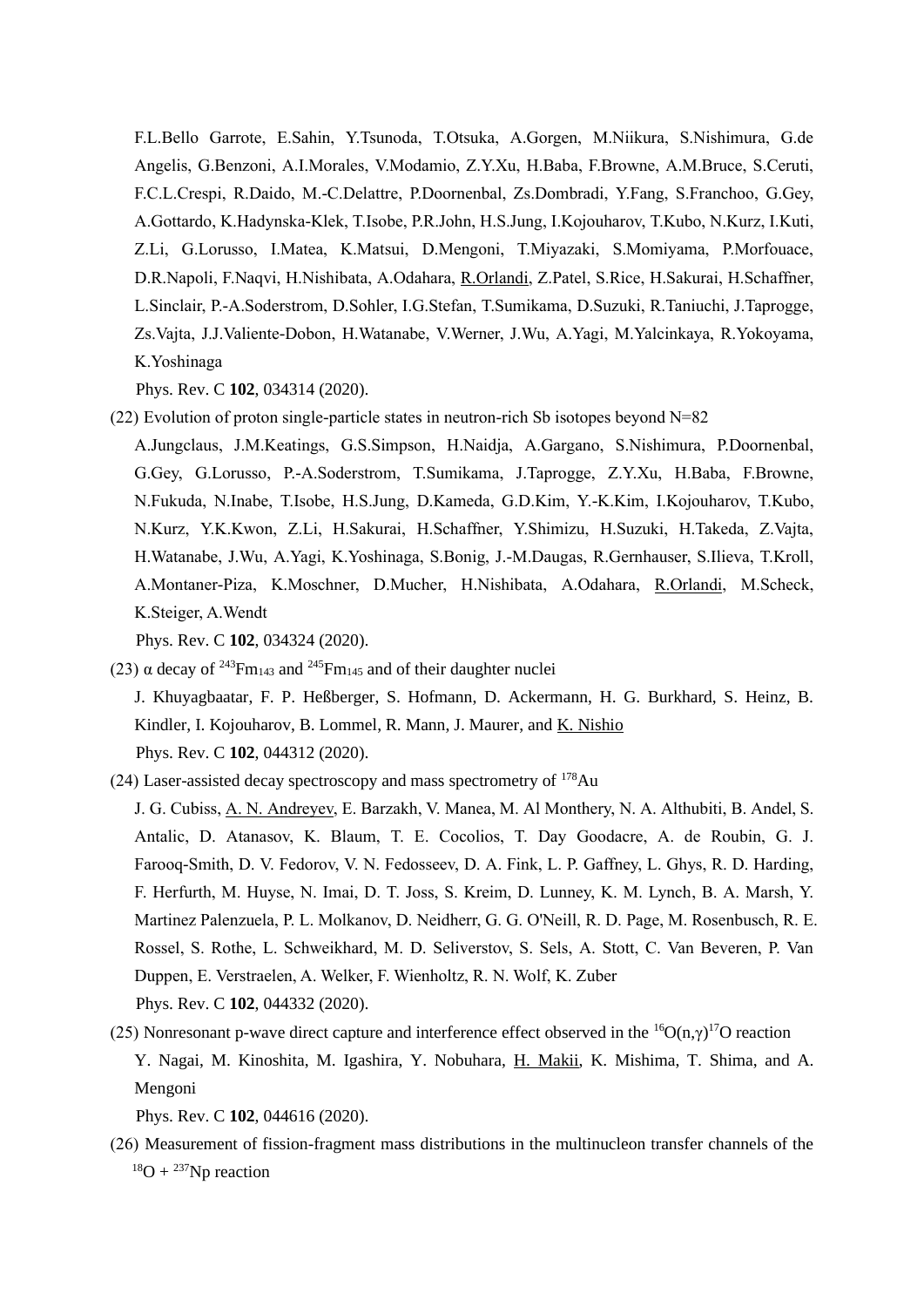M. J. Vermeulen, K. Nishio, K. Hirose, K. R. Kean, H. Makii, R. Orlandi, K. Tsukada, I. Tsekhanovich, A. N. Andreyev, S. Ishizaki, M. Okubayashi, S. Tanaka, and Y. Aritomo Phys. Rev. C **102**, 054610 (2020).

(271) Competition between Allowed and First-Forbidden β Decay: The Case of <sup>208</sup>Hg  $\rightarrow$  <sup>208</sup>Tl R. J. Carroll, Zs. Podolyák, T. Berry, H. Grawe, T. Alexander, A. N. Andreyev, S. Ansari, M. J. G. Borge, M. Brunet, J. R. Creswell, L. M. Fraile, C. Fahlander, H. O. U. Fynbo, E. R. Gamba, W. Gelletly, R.-B. Gerst, M. Górska, A. Gredley, P. T. Greenlees, L. J. Harkness-Brennan, M. Huyse, S. M. Judge, D. S. Judson, J. Konki, J. Kurcewicz, I. Kuti, S. Lalkovski, I. H. Lazarus, R. Lică, M. Lund, M. Madurga, N. Marginean, R. Marginean, I. Marroquin, C. Mihai, R. E. Mihai, E. Nácher, A. Negret, C. Nita, S. Pascu, R. D. Page, Z. Patel, A. Perea, J. Phrompao, M. Piersa, V. Pucknell, P. Rahkila, E. Rapisarda, P. H. Regan, F. Rotaru, M. Rudigier, M. Shand, R. Shearman, S. Stegemann, T. Stora, Ch. Sotty, O. Tengblad, P. Van Duppen, V. Vedia, R. Wadsworth, P. M. Walker, N. Warr, F. Wearing, H. De Witte

Phys. Rev. Ltte. **125**, 192501 (2020).

(28) Measurement of double-differential thick-target neutron yields of the  $C(d,n)$  reaction at 12, 20, and 30 MeV

Md Kawchar Ahmed Patwary, Tadahiro Kin, Katsumi Aoki, Kosuke Yoshinami, Masaya Yamaguchi, Yukinobu Watanabe, Kasuaki Tsukada, Nozomi Sato, Masato Asai, Testsuya K. Sato, Yuichi Hatsukawa, and Shinsuke Nakayama J. Nucl. Sci. Technol. **58**, 252 (2021).

(29) Experimental study of the  $\Gamma_{p1}/\Gamma_{p0}$  ratios of resonance states in <sup>8</sup>Be for deducing the <sup>7</sup>Be(*n*,*p*<sub>1</sub>)<sup>7</sup>Li<sup>\*</sup>

reaction rate relevant to the cosmological lithium problem N. Iwasa, S. Ishikawa, S. Kubono, T. Sakakibara, K. Kominato, K. Nishio, M. Matsuda, K. Hirose, H. Makii, R. Orlandi, K. Asada, D. Guru, S. Nishimura, S. Hayakawa, and T. Kawabata Phys. Rev. C **103**, 015801 (2021).

(30) Actinides and Transactinides

Y. Nagame, T. K. Sato, J. V. Kratz,

In Kirk‐Othmer Encyclopedia of Chemical Technology, (Ed.).

https://doi.org/10.1002/0471238961.0103200919050102.a01.pub3

(31) Beta decay of the axially asymmetric ground state of  $192$ Re

H. Watanabe, Y.X. Watanabe, Y. Hirayama, A.N. Andreyev, T. Hashimoto, F.G. Kondev, G.J. Lane, Yu.A. Litvinov, J.J. Liu, H. Miyatake, J.Y. Moon. A.I. Morales, M. Mukai, S. Nishimura, T. Niwase, M. Rosenbusch, P. Schury, Y. Shi, M. Wada, P.M. Walker Phys. Lett. B **814**, 136088 (2021).

(32) Laser Spectroscopy of Neutron-Rich 207,208Hg Isotopes: Illuminating the Kink and Odd-Even Staggering in Charge Radii across the N=126 Shell Closure

T. Day Goodacre, A.V. Afanasjev, A.E. Barzakh, B.A. Marsh, S. Sels, P. Ring, H. Nakada, A.N. Andreyev, P. Van Duppen, N.A. Althubiti, B. Andel., D. Atanasov, J. Billowes, K. Blaum, T.E.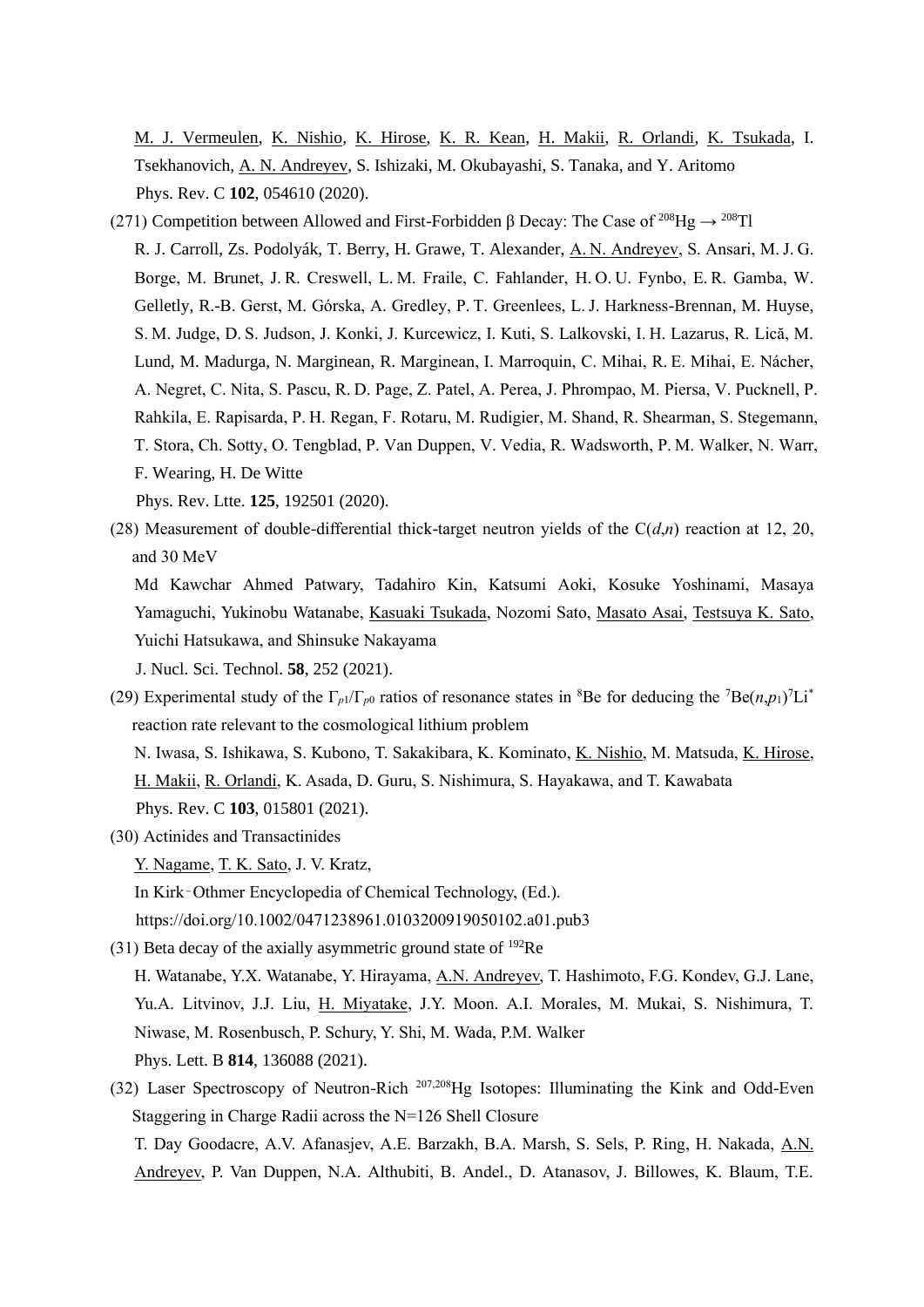Cocolios, J.G. Cubiss, G.J. Farooq-Smith, D.V. Fedorov, V.N. Felosseev, K.T. Flanagan, L.P. Gaffney, L. Ghys, M. Huyse, S. Kreim, D. Lunney, K.M. Lynch, V. Manea, Y. Martinez Palenzuela, P.L. Molkanov, M. Rosenbusch, R.E. Rossel, S. Rothe, L. Schweikhard, M.D. Seliverstov, P. Spagnoletti, C. Van Beveren, M. Veinhard, E. Verstraelen, A. Welker, K. Wendt, F. Wienholtz, R.N. Wolf, A. Zadvornaya, and K. Zuber Phys. Rev. Lett. **126**, 032502 (2021).

(33) Gas phase synthesis of 4d transition metal carbonyl complexes with thermalized fission fragments in single-atom reactions M. Götz, S. Götz, J. V. Kratz, J. Ballof, Ch. E. Düllmann, K. Eberhardt, C. Mokry, D. Renisch, J.

Runke, T. K. Sato, P. Thörle-Pospiech, N. Trautmann, A. Yakushev Radiochim. Acta 109, 153 (2021).

### **Invited Talks at International Conferences**

(1) New opportunities for fission studies with radioactive ion beams,

A. N. Andreyev,

NUSTAR Annual Meeting 2020, Mar. 2-6, 2020, Berlin, Germany

(2) Experimental fission studies at the JAEA tandem accelerator facility

K. Nishio,

NSCL/FRIB Summer Virtual Seminar, 9th July 2020.

https://wikihost.nscl.msu.edu/nssc/doku.php?id=public:current\_schedule

(3) Nuclear Chemistry of super heavy elements I  $&$  II

T. K. Sato,

The 19th CNS International Summer School (CNSSS20), Aug.17-Aug.21, 2020, Center for Nuclear Study, the University of Tokyo (online)

https://indico2.cns.s.u-tokyo.ac.jp/event/102/

(4) Gamma-ray spectroscopy and the structure of neutron-rich actinides at the JAEA Tandem accelerator: recent results and future perspectives

R. Orlandi,

UK Lockdown and distancing nuclear seminars, Liverpool (online), 2020 November 16

(5) Experimental fission study using  $254$ Es at the JAEA tandem facility

K. Hirose,

Symposium of nuclear data 2020, RIKEN Wako Campus, 26-27 Nov. 2020.

(6) Fission study using multinucleon transfer reaction

K. Nishio,

KEK IPNS Invited Seminar, 11<sup>th</sup> December 2020.

https://kds.kek.jp/event/34274/

(7) Current Status of Atomic/Chemical Studies of Heavy and Trans- Actinide Elements at JAEA T. K. Sato,